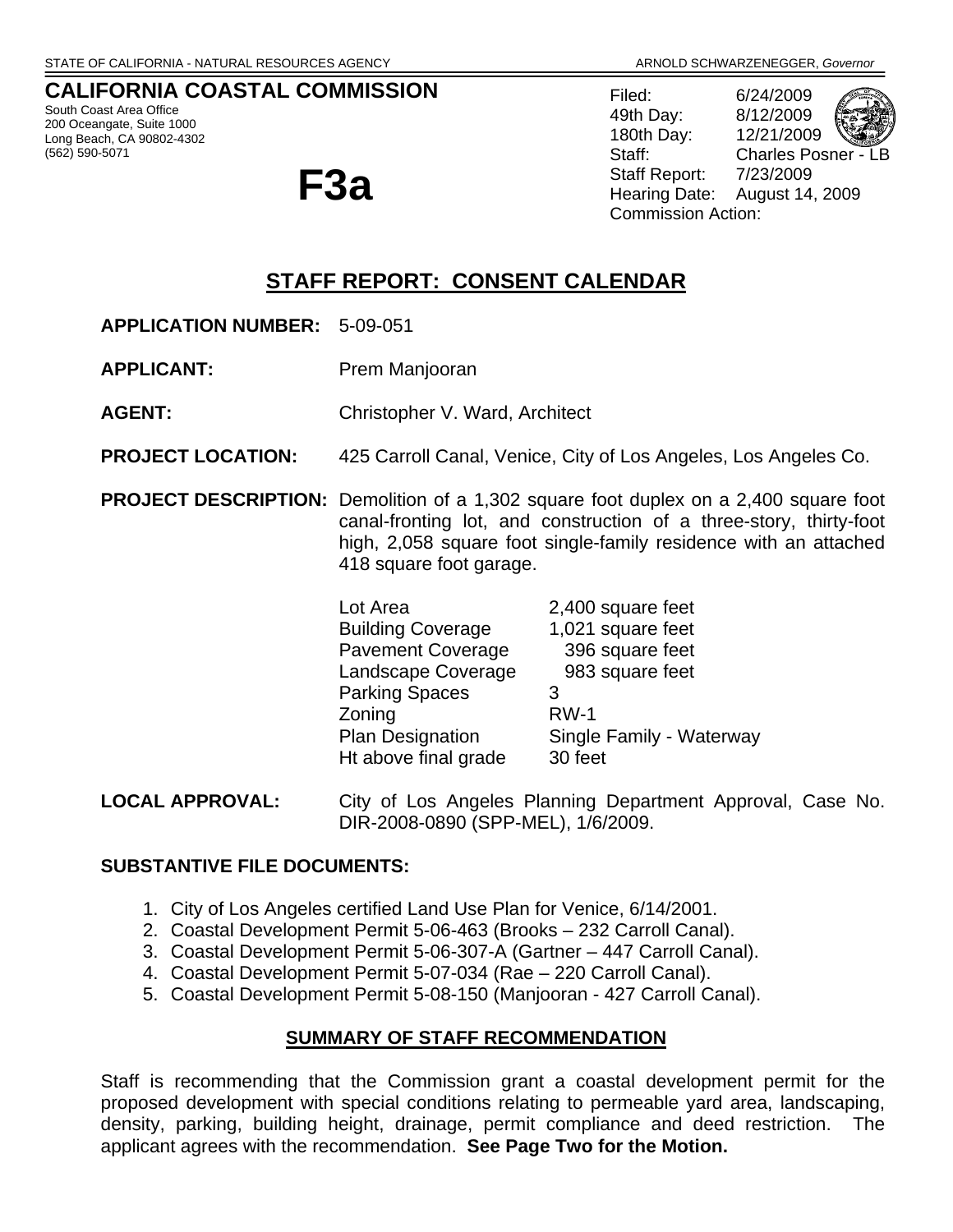### **STAFF RECOMMENDATION:**

The staff recommends that the Commission adopt the following resolution to **APPROVE** the coastal development permit application with special conditions:

 **MOTION:** *"I move that the Commission approve the coastal development permit applications included on the consent calendar in accordance with the staff recommendations."* 

Staff recommends a **YES** vote. Passage of this motion will result in approval of all the permits included on the consent calendar. An affirmative vote by a majority of the Commissioners present is needed to pass the motion.

### **I. Resolution: Approval with Conditions**

The Commission hereby **APPROVES** a coastal development permit for the proposed development and adopts the findings set forth below on grounds that the development as conditioned will be in conformity with the policies of Chapter 3 of the Coastal Act and will not prejudice the ability of the local government having jurisdiction over the area to prepare a Local Coastal Program conforming to the provisions of Chapter 3 of the Coastal Act. Approval of the permit complies with the California Environmental Quality Act because either 1) feasible mitigation measures and/or alternatives have been incorporated to substantially lessen any significant adverse effects of the development on the environment, or 2) there are no further feasible mitigation measures or alternatives that would substantially lessen any significant adverse impacts of the development on the environment.

### **II. Standard Conditions**

- 1. Notice of Receipt and Acknowledgment. The permit is not valid and development shall not commence until a copy of the permit, signed by the permittee or authorized agent, acknowledging receipt of the permit and acceptance of the terms and conditions, is returned to the Commission office.
- 2. Expiration. If development has not commenced, the permit will expire two years from the date this permit is reported to the Commission. Development shall be pursued in a diligent manner and completed in a reasonable period of time. Application for extension of the permit must be made prior to the expiration date.
- 3. Interpretation. Any questions of intent or interpretation of any condition will be resolved by the Executive Director or the Commission.
- 4. Assignment. The permit may be assigned to any qualified person, provided assignee files with the Commission an affidavit accepting all terms and conditions of the permit.
- 5. Terms and Conditions Run with the Land. These terms and conditions shall be perpetual, and it is the intention of the Commission and the permittee to bind all future owners and possessors of the subject property to the terms and conditions.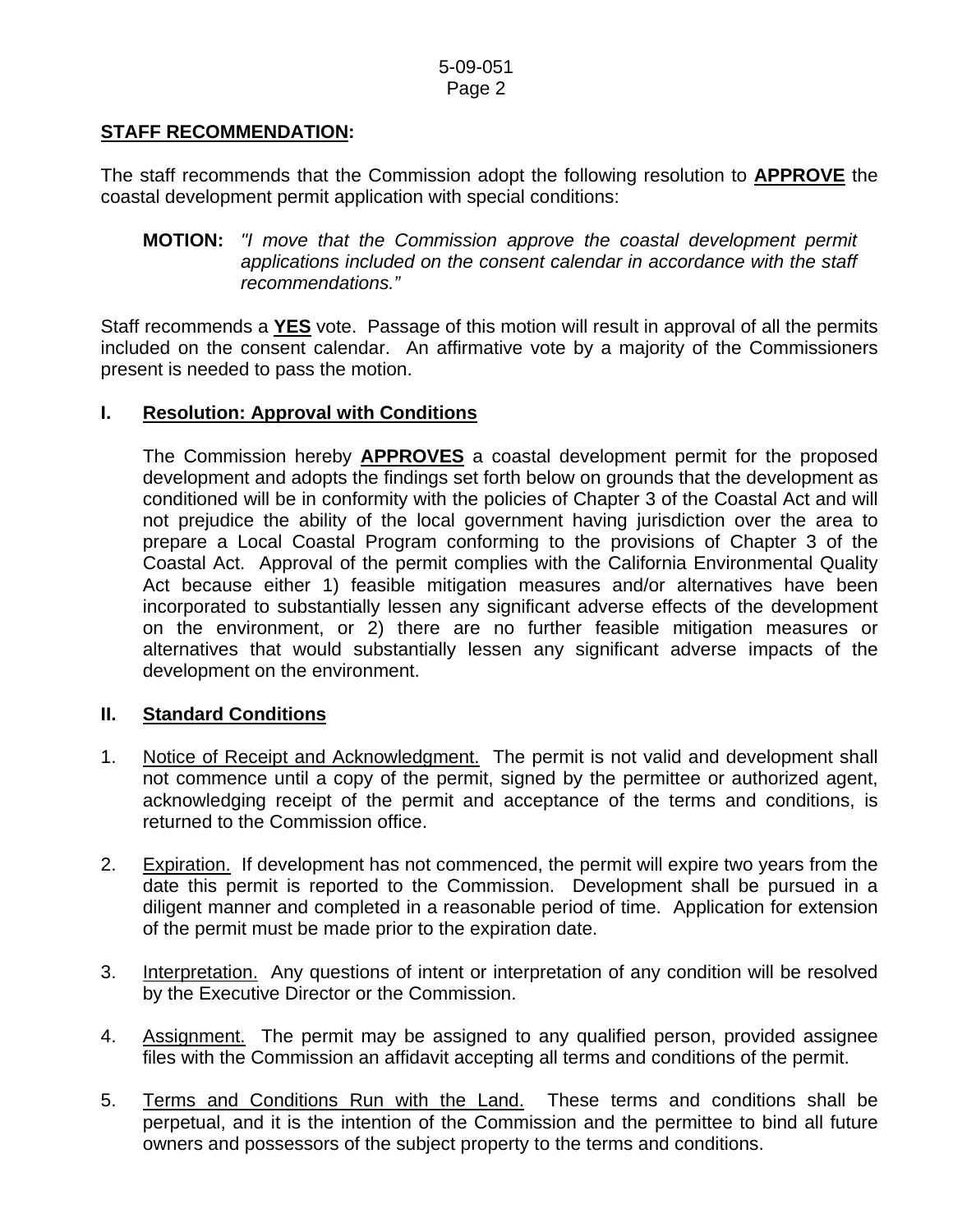#### **III. Special Conditions**

#### 1. Permeable Yard Area

 In order to maintain an open and visible access corridor, to enhance visual quality, and to preserve the water quality and biological productivity of the canals, an uncovered and permeable yard area totaling no less than fifteen times the width of the site (in this case: 15' x 30'= 450 square feet) shall be maintained on the project site in the front yard area between the structure and the front (Carroll Canal) property line, as generally shown on **Exhibit #4 of the 7/23/09** staff report. The precise boundaries of the area that must remain uncovered and permeable yard area will be described and depicted in the exhibit attached to the Notice of Intent to Issue Permit (NOI) that the Executive Director issues for this permit. Uncovered means that no fill or building extensions (i.e. chimneys, balconies, stairs, trellises) shall be placed in or over the permeable yard area with the exception of fences or garden walls (not to exceed 42 inches in height) and permeable decks at grade (not to exceed 18 inches in height). The permeable yard area may include minimal coverage with impermeable pavers, stones, concrete walkways or other similar ground cover, but in no event shall impermeable materials occupy more than fifteen percent (15%) of the total amount of the required permeable yard area.

 **PRIOR TO ISSUANCE, BY THE EXECUTIVE DIRECTOR, OF THE NOI FOR THIS COASTAL DEVELOPMENT PERMIT,** and prior to the recording of the deed restriction required by **Special Condition Seven** below, the applicant shall provide a site plan, subject to the approval of the Executive Director, which complies with all of the above terms of this condition and clearly identifies the location and dimensions of the required permeable yard area, in accordance with the general description of that area in **Exhibit #4 of the 7/23/09** staff report. Once the Executive Director approves the site plan, the plan will be included as an exhibit to the NOI.

2. Landscaping

Vegetated landscaped areas shall only consist of native plants or non-native drought tolerant plants, which are non-invasive. No plant species listed as problematic and/or invasive by the California Native Plant Society [\(http://www.CNPS.org/\)](http://www.cnps.org/), the California Invasive Plant Council (formerly the California Exotic Pest Plant Council) ([http://www.cal](http://www.cal-ipc.org/)[ipc.org/](http://www.cal-ipc.org/)), or as may be identified from time to time by the State of California shall be employed or allowed to naturalize or persist on the site. No plant species listed as a "noxious weed" by the State of California or the U.S. Federal Government shall be utilized within the property. The use of pesticides and herbicides is prohibited in the front yard permeable yard area required by Special Condition One.

#### 3. Parking and Residential Density

 The permitted use of the approved structure is a single-family residence. A minimum of three parking spaces shall be provided and maintained on the site as proposed and as indicated on **Exhibit #4 of the 7/23/09** staff report: two spaces in the garage and an area for parking a third vehicle on the driveway in the rear setback area. Any proposed change in the number of residential units, change in number of on-site parking spaces, or change in use shall be submitted to the Executive Director to determine whether an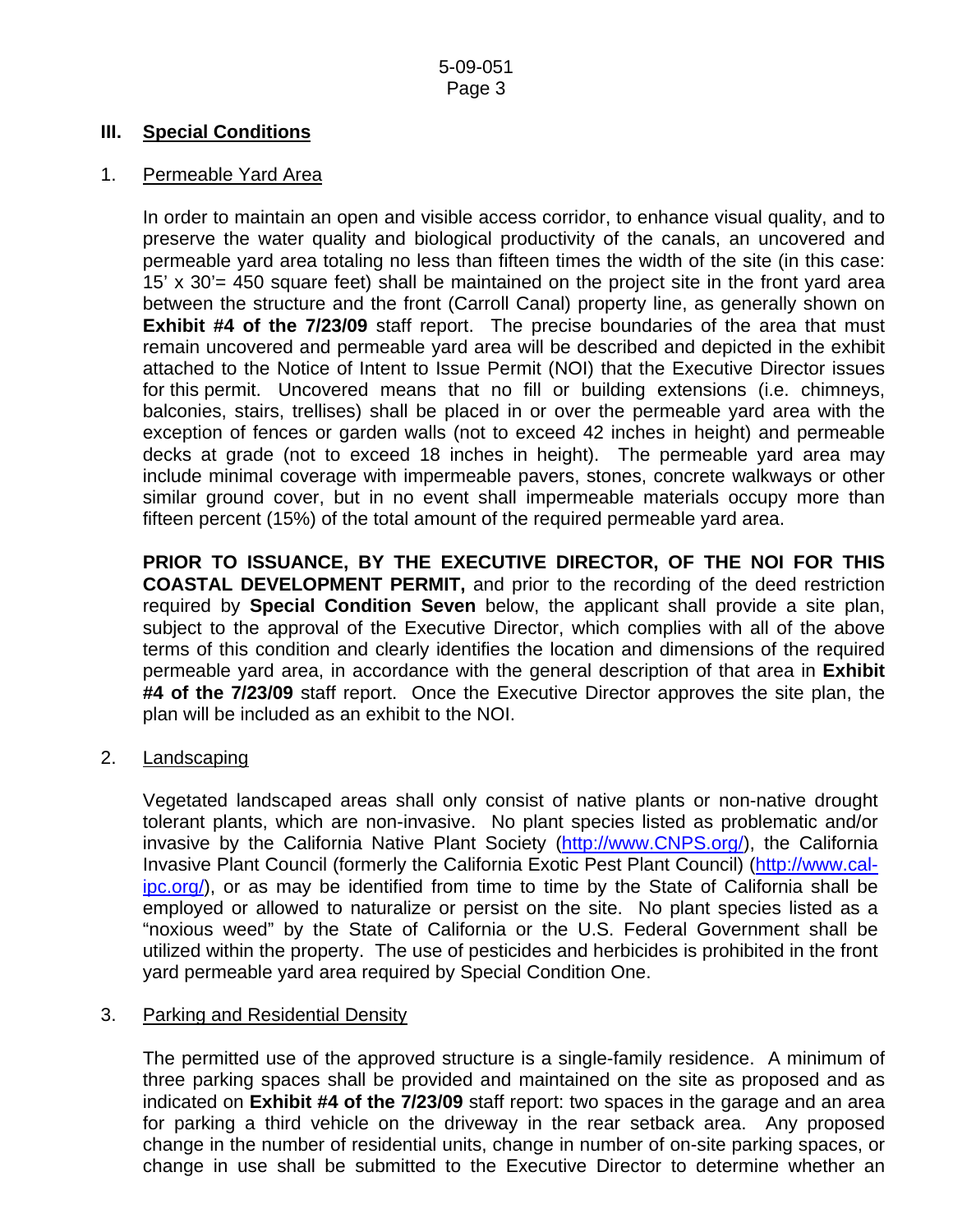amendment to this permit is necessary pursuant to the requirements of the Coastal Act and the California Code of Regulations.

#### 4. Building Height

No development is authorized within ten feet of the fronting canal property line (Carroll Canal) and within or above the required 450 square foot permeable front yard area, except as described in Special Condition One above. At a point ten feet landward of the fronting canal property line the maximum height of any structure shall not exceed 22 feet above the centerline of the rear alley. Beyond ten horizontal feet from the fronting canal property line, one foot in additional height is permitted for each two additional horizontal feet to a maximum height of thirty feet (30') except for chimneys, ducts, and ventilation shafts which are limited to 35 feet. Roof deck railings shall not exceed 42 inches above the thirty-foot height limit. This permit approves no roof access structure that exceeds a height of thirty feet (30'). Building height is measured from the elevation of the adjacent alley.

#### 5. Drainage – Water Quality

**PRIOR TO THE ISSUANCE OF THE COASTAL DEVELOPMENT PERMIT,** the applicant shall submit, for the review and approval of the Executive Director, a drainage plan that provides for the following:

- a) During construction of the proposed project, no runoff, site drainage or dewatering shall be directed from the site into any canal or street that drains into a canal, unless specifically authorized by the California Regional Water Quality Control Board.
- b) All equipment and materials shall be stored and managed in a manner to minimize the potential of pollutants to enter the canals.
- c) A one hundred cubic foot french drain shall be installed on the project site to collect and reduce the amount of runoff that leaves the site.
- d) All runoff leaving the site shall be directed away from the canals and into the City storm drain system.
- e) No water from any pool or spa shall be discharged into any canal or street that drains into a canal.

 The permittee and all successors in interest shall construct and maintain the development consistent with the drainage plans approved by the Executive Director.

#### 6. Permit Compliance

 All development must occur in strict compliance with the proposal as set forth in the application, subject to any special conditions. Any deviation from the approved plans must be submitted for review by the Executive Director to determine whether an amendment to this coastal development permit is required.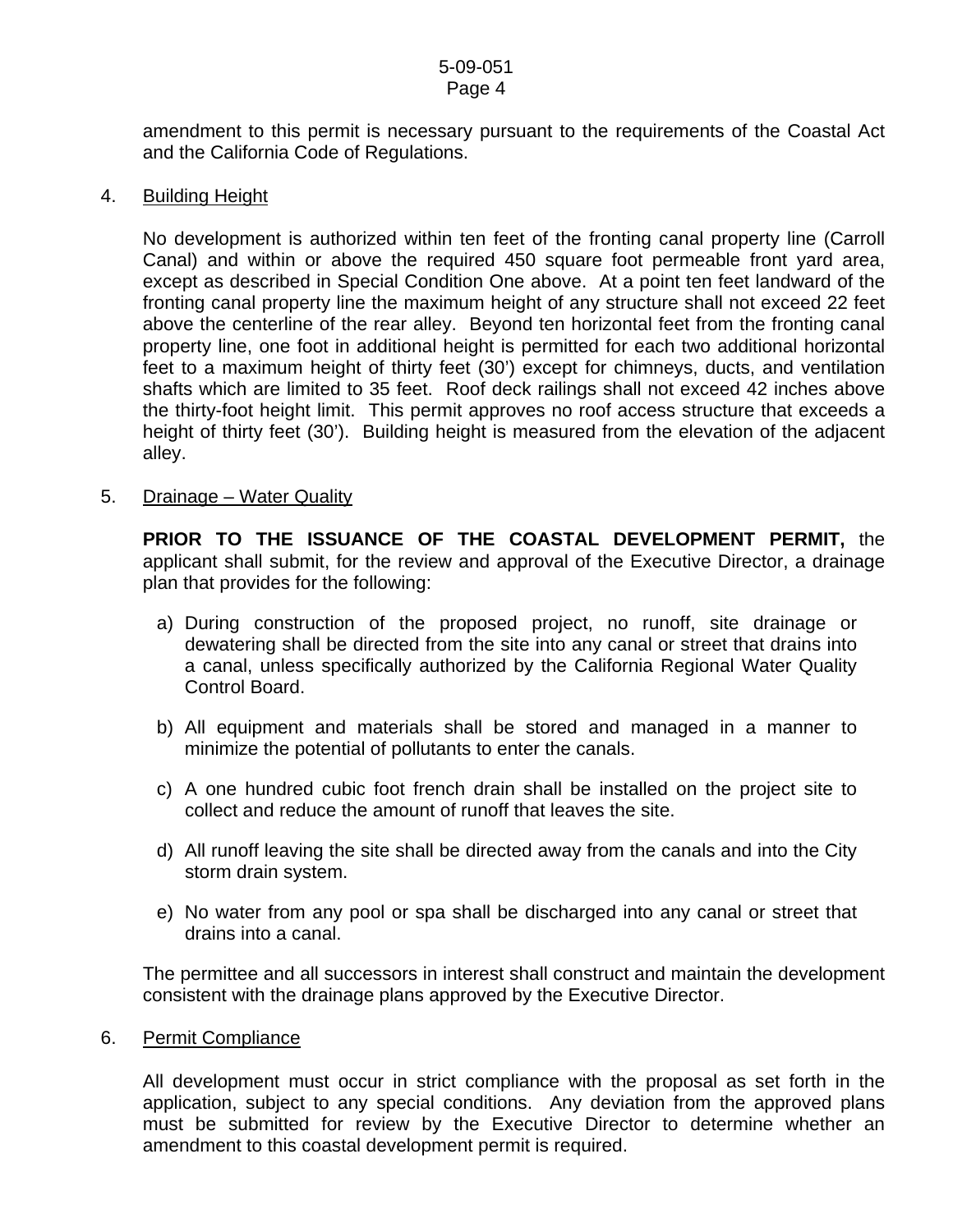### 7. Deed Restriction

 **PRIOR TO THE ISSUANCE OF THE COASTAL DEVELOPMENT PERMIT,** the applicant shall submit to the Executive Director for review and approval documentation demonstrating that the applicant has executed and recorded against the parcel governed by this permit a deed restriction, in a form and content acceptable to the Executive Director: (1) indicating that, pursuant to this coastal development permit, the California Coastal Commission has authorized development on the subject property, subject to terms and conditions that restrict the use and enjoyment of that property; and (2) imposing the Special Conditions of this permit as covenants, conditions and restrictions on the use and enjoyment of the property. The deed restriction shall include a legal description of the entire parcel governed by this coastal development permit. The deed restriction shall also indicate that, in the event of an extinguishment or termination of the deed restriction for any reason, the terms and conditions of this coastal development permit shall continue to restrict the use and enjoyment of the subject property so long as either this coastal development permit or the development it authorizes, or any part, modification, or amendment thereof, remains in existence on or with respect to the subject property.

### **IV. Findings and Declarations**

The Commission hereby finds and declares:

### **A. Project Description**

The applicant proposes to demolish the existing one-story duplex on the canal-fronting lot, and build a new three-story, 2,058 square foot single-family residence with a 418 square foot ground floor garage (See Exhibits). The existing 1,302 square foot duplex was built in 1924. The project site is a 2,400 square foot lot situated on the north bank of Carroll Canal in the Venice Canals residential area (Exhibit #2). The neighborhood is comprised of both old and new one, two and three-story single-family residences, and a few non-conforming duplexes. Public sidewalks currently provide public access along all banks of the canals (Exhibit #3).

Three on-site parking spaces are provided as required: two in the proposed garage and a third space in the rear setback area next to the rear alley (Exhibit #4). The proposed project also provides a front yard setback and permeable yard in conformance with the Commissioncertified building standards for the Venice Canals neighborhood. The certified City of Los Angeles Land Use Plan (LUP) for Venice requires that all new houses maintain a permeable yard area equal to fifteen times the width of the lot (15'x 30'= 450 sq. ft.) between the canal property line and the front of the house. The proposed project provides the required 450 square foot permeable yard area within the 23.5-foot deep front yard setback area adjacent to the Carroll Canal public walkway (Exhibit #4). The proposed project also conforms to the thirty-foot height limit.

The proposed project has been approved by the City of Los Angeles Planning Department (Case #DIR-2008-0890, 1/6/09), and is consistent with the RW-1 zoning designation and the surrounding land uses. The City of Los Angeles Housing Department determined that one of the two existing residential units on the site is an affordable unit, but the Planning Department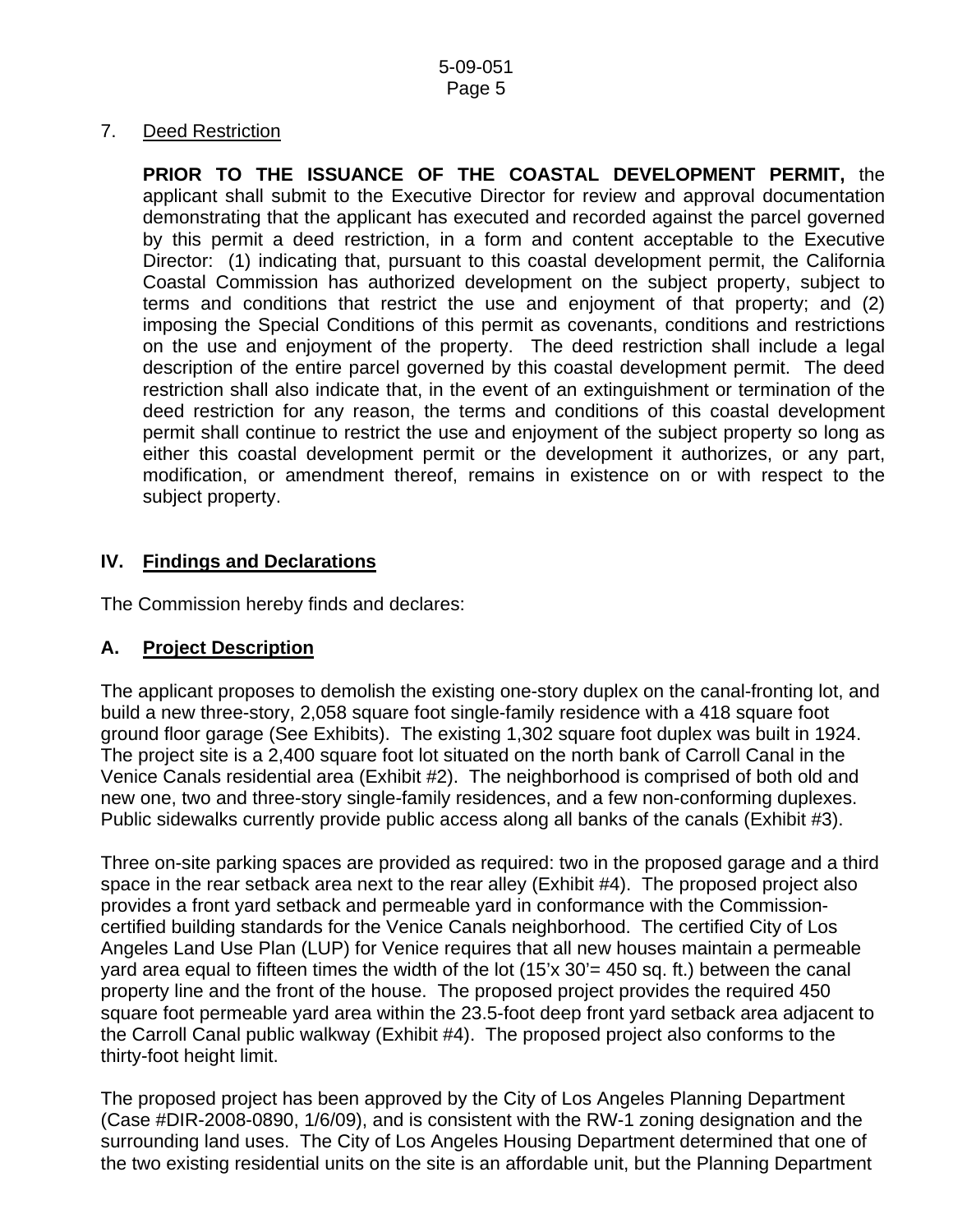#### 5-09-051 Page 6

has found that it would not be economically feasible for the applicant to replace the affordable unit. Therefore, the affordable unit that will be demolished will not be replaced as part of the project.

The proposed project conforms to the height limit, provides the required permeable front yard and three on-site parking spaces, is consistent with community character, and will have no negative effects on visual resources or coastal access. As conditioned, the project is consistent with Chapter 3 policies of the Coastal Act, the policies of the certified Venice LUP, and previous Commission approvals, and will not prejudice the City's ability to prepare an LCP.

### **B. Public Access**

As conditioned, the proposed development will not have any new adverse impact on public access to the coast or to nearby recreational facilities. Thus, as conditioned, the proposed development conforms with Sections 30210 through 30214, Sections 30220 through 30224, and 30252 of the Coastal Act.

### **C. Public Recreation**

The proposed development, as conditioned, does not interfere with public recreational use of coastal resources. The proposed development, as conditioned, protects coastal areas suited for recreational activities. Therefore, the Commission finds that the proposed development, as conditioned, is in conformity with Sections 30210 through 30214 and Sections 30220 through 30223 of the Coastal Act regarding the promotion of public recreational opportunities.

### **D. Marine Resources and Water Quality**

The proposed work will be occurring in a location where there is a potential for a discharge of polluted runoff from the project site into coastal waters. The storage or placement of construction material, debris, or waste in a location where it could be carried into coastal waters would result in an adverse effect on the marine environment. To reduce the potential for construction and post-construction related impacts on water quality, the Commission imposes special conditions requiring, but not limited to, the appropriate storage and handling of construction equipment and materials to minimize the potential of pollutants to enter coastal waters and for the use of on-going best management practices following construction. As conditioned, the Commission finds that the development conforms with Sections 30230 and 30231 of the Coastal Act.

### **E. Development**

The development is located within an existing developed area and, as conditioned, will be compatible with the character and scale of the surrounding area, has been designed to assure structural integrity, and will avoid cumulative adverse impacts on public access. Therefore, the Commission finds that the development, as conditioned, conforms with Sections 30250, 30251, 30252, 30253 and the public access provisions of the Coastal Act.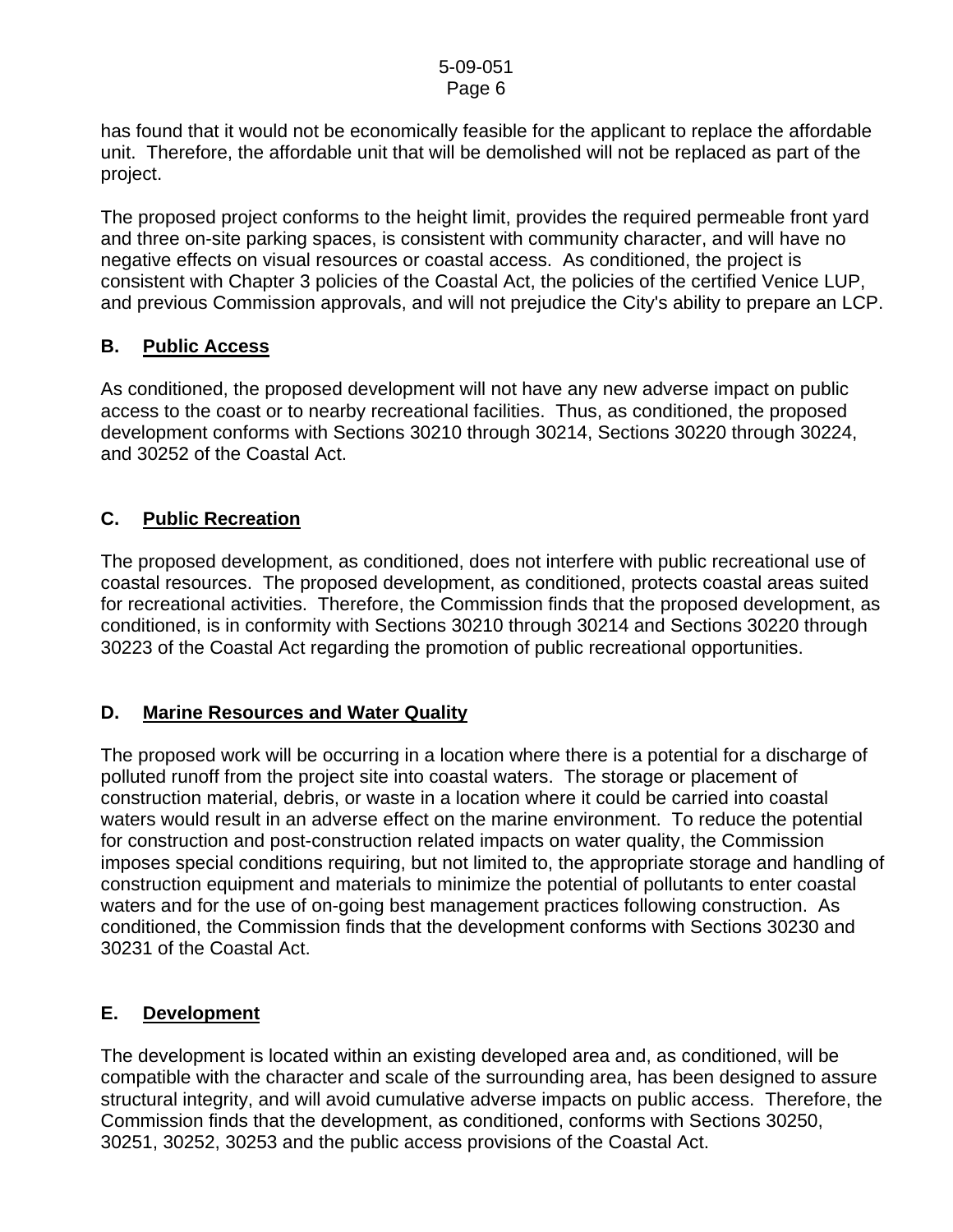# **F. Environmentally Sensitive Habitat Areas (ESHA)**

As conditioned, the development will not result in significant degradation of adjacent habitat, recreation areas, or parks and is compatible with the continuance of those habitat, recreation, or park areas. Therefore, the Commission finds that the project, as conditioned, conforms with Section 30240(b) of the Coastal Act.

# **G. Deed Restriction**

To ensure that any prospective future owners of the property are made aware of the applicability of the conditions of this permit, the Commission imposes one additional condition requiring that the property owner record a deed restriction against the property, referencing all of the above Special Conditions of this permit and imposing them as covenants, conditions and restrictions on the use and enjoyment of the property. Thus, as conditioned, this permit ensures that any prospective future owner will receive actual notice of the restrictions and/or obligations imposed on the use and enjoyment of the land in connection with the authorized development.

# **H. Local Coastal Program**

Coastal Act section 30604(a) states that, prior to certification of a local coastal program ("LCP"), a coastal development permit can only be issued upon a finding that the proposed development is in conformity with Chapter 3 of the Act and that the permitted development will not prejudice the ability of the local government to prepare an LCP that is in conformity with Chapter 3. The City of Los Angeles Land Use Plan (LUP) for Venice was effectively certified on June 14, 2001. As conditioned, the proposed development is consistent with Chapter 3 of the Coastal Act and with the certified Land Use Plan for the area. Approval of the project, as conditioned, will not prejudice the ability of the local government to prepare an LCP that is in conformity with the provisions of Chapter 3 of the Coastal Act.

# **I. California Environmental Quality Act (CEQA)**

As conditioned, there are no feasible alternatives or feasible mitigation measures available which would substantially lessen any significant adverse effect which the activity may have on the environment. Therefore, the Commission finds that the proposed project, as conditioned to mitigate the identified impacts, is the least environmentally damaging feasible alternative and can be found consistent with the requirements of the Coastal Act to conform to CEQA.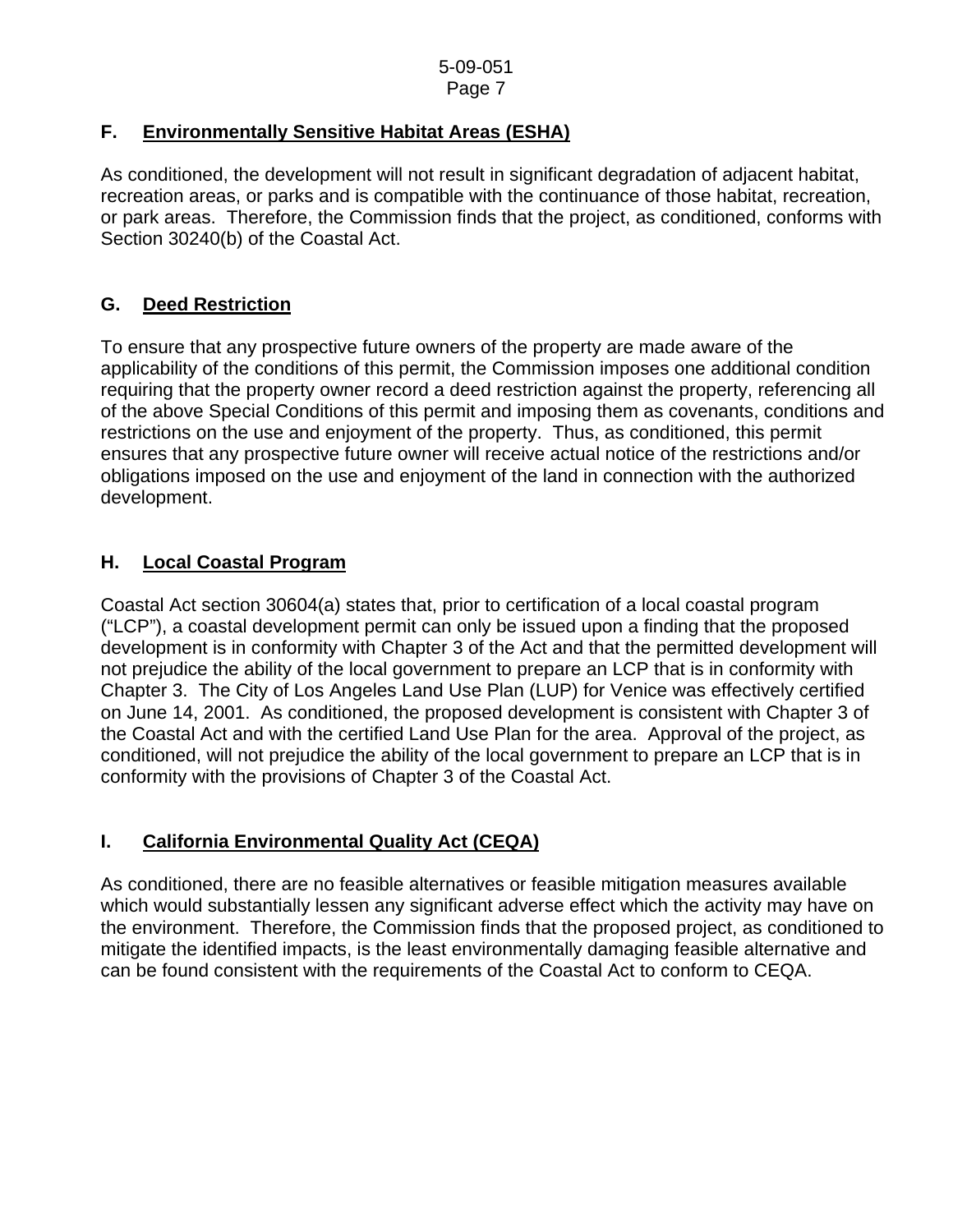

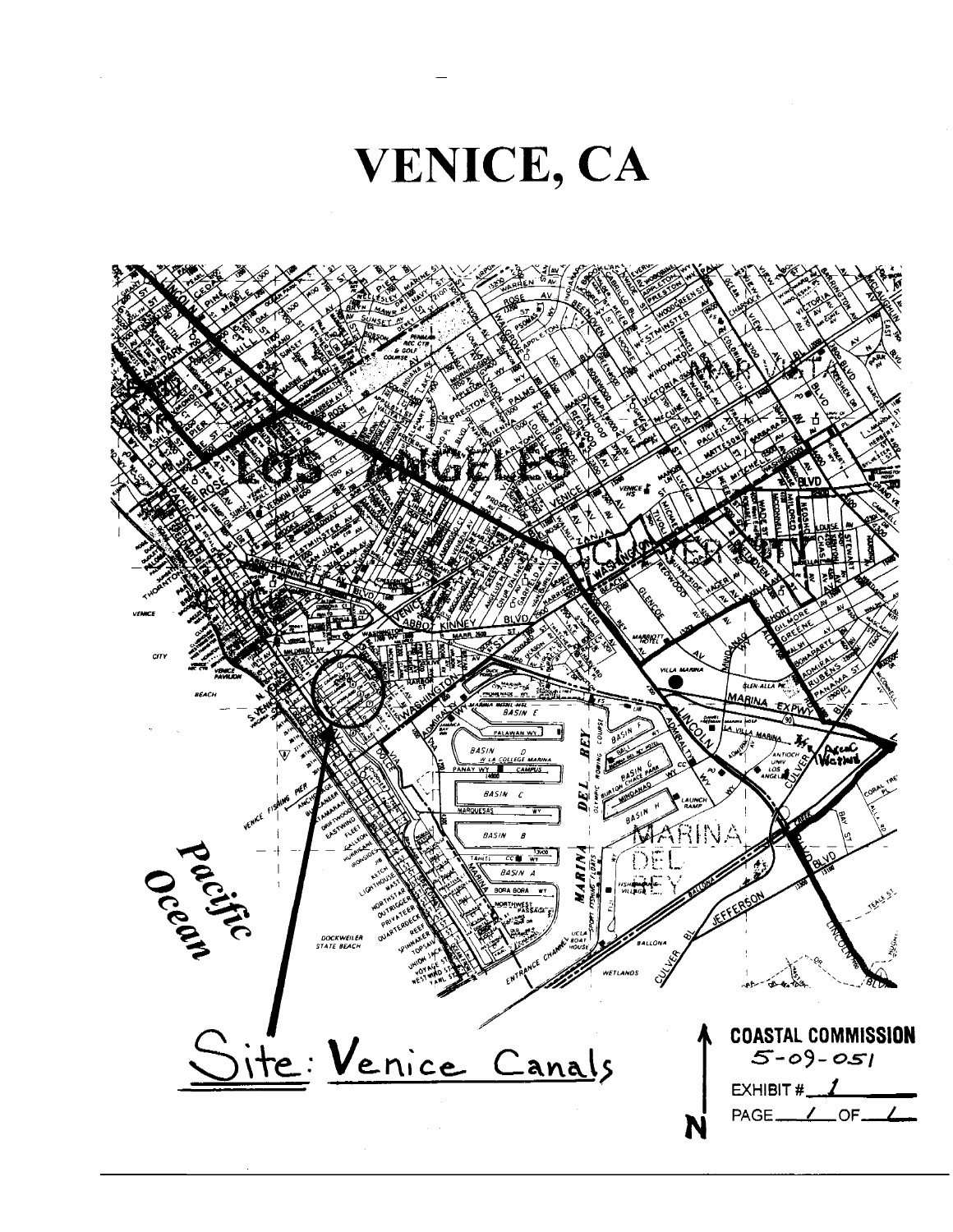

**COASTAL COMMISSION** 

 $5 - 09 - 051$ 

EXHIBIT # $2$ PAGE<sub>U</sub>

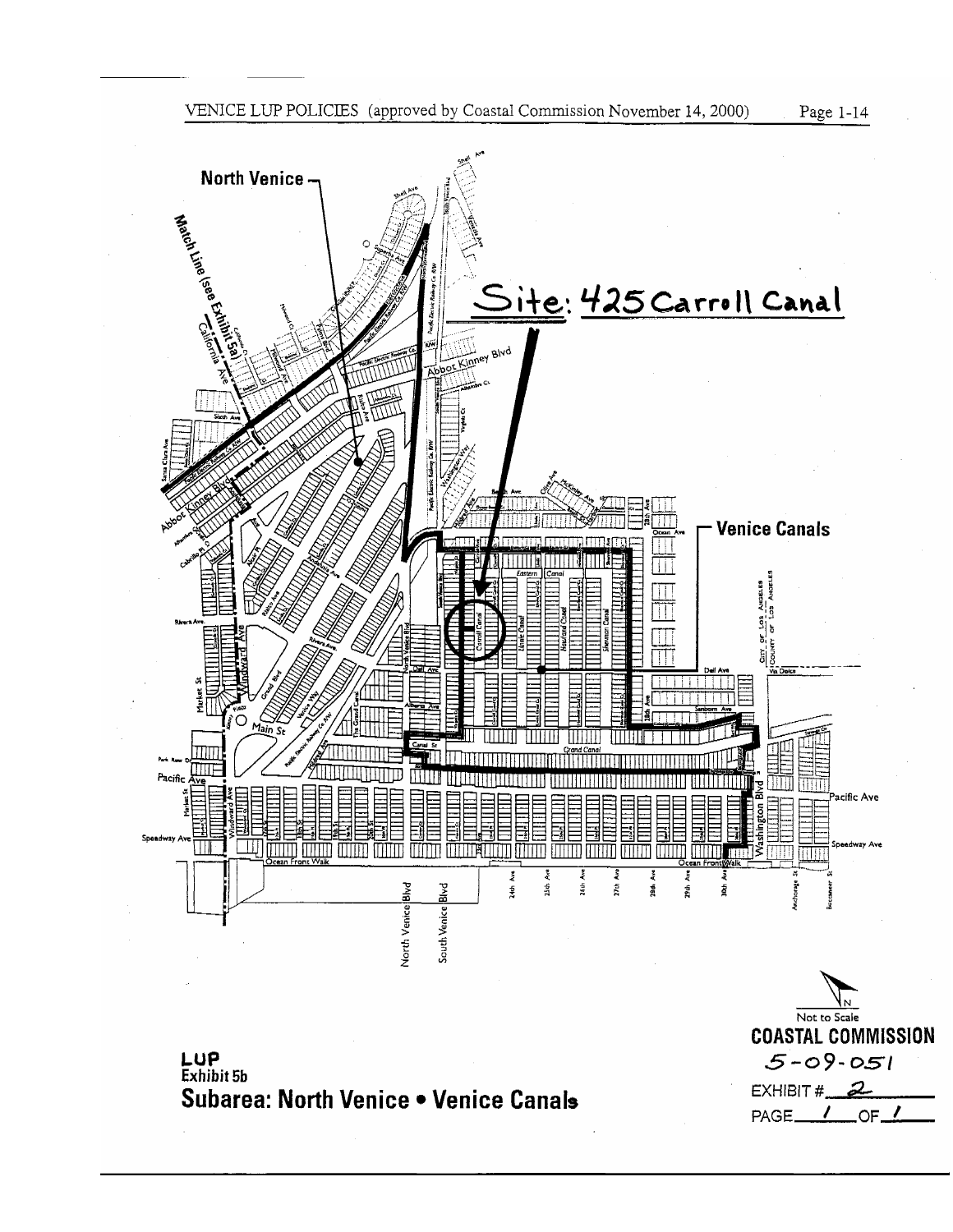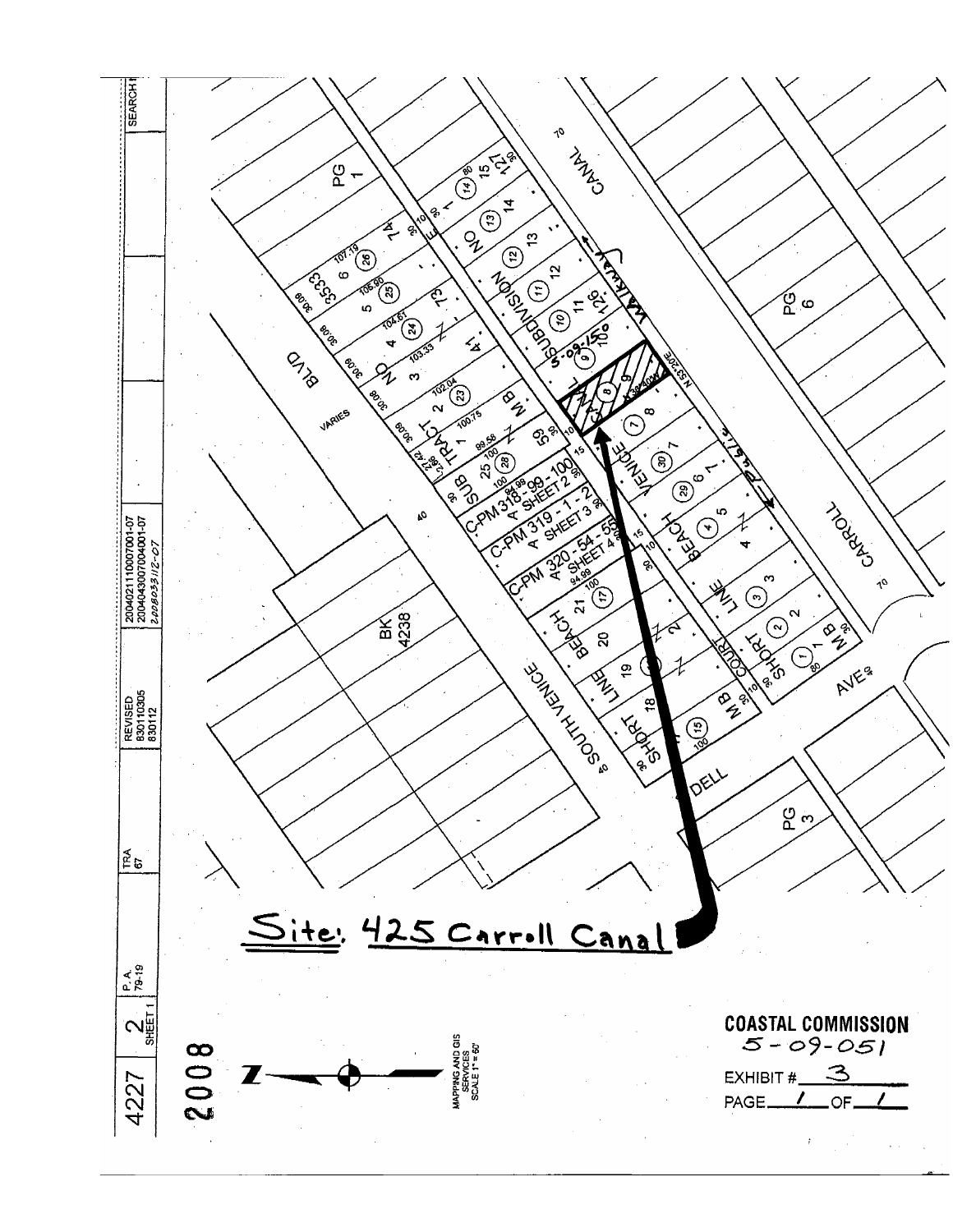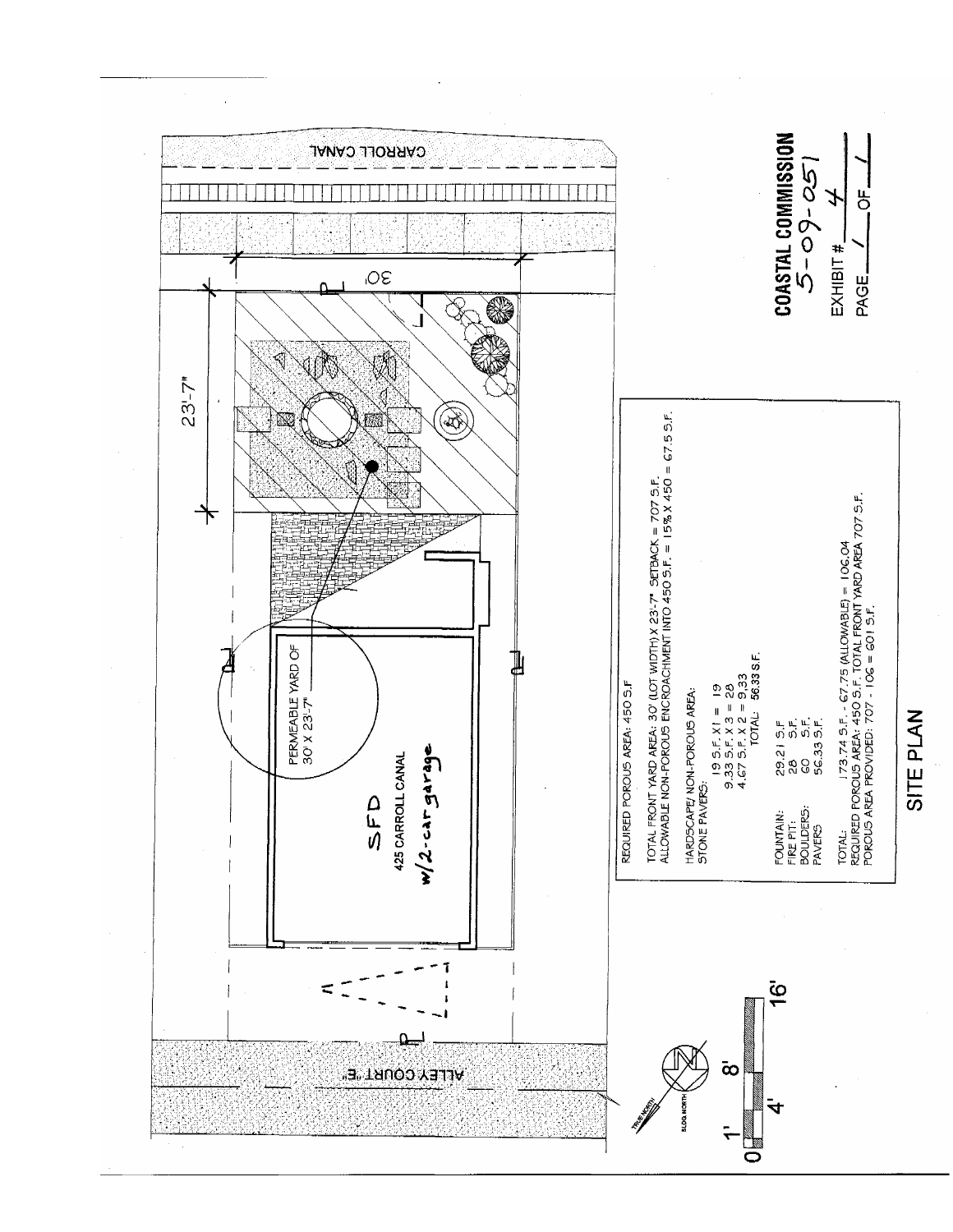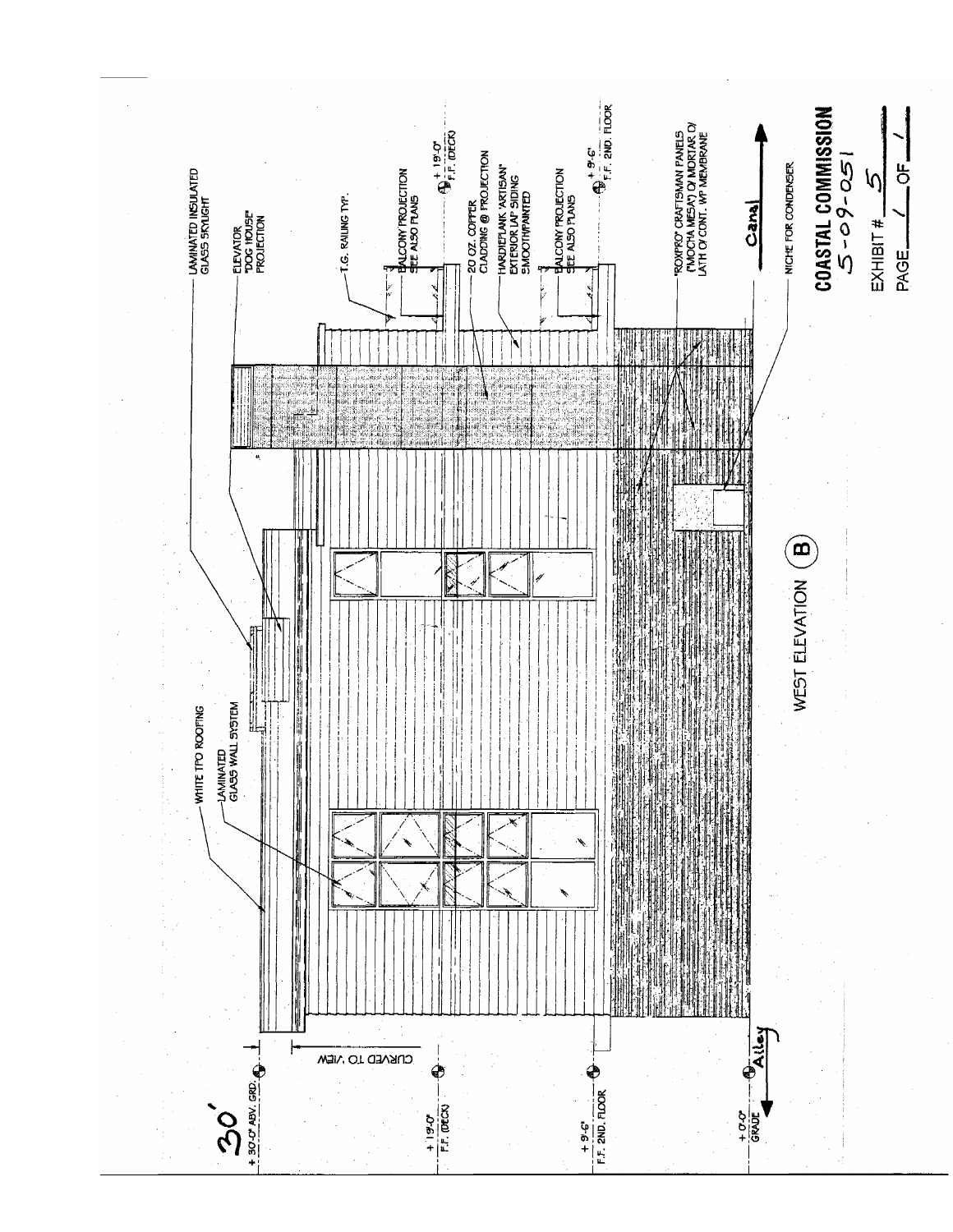